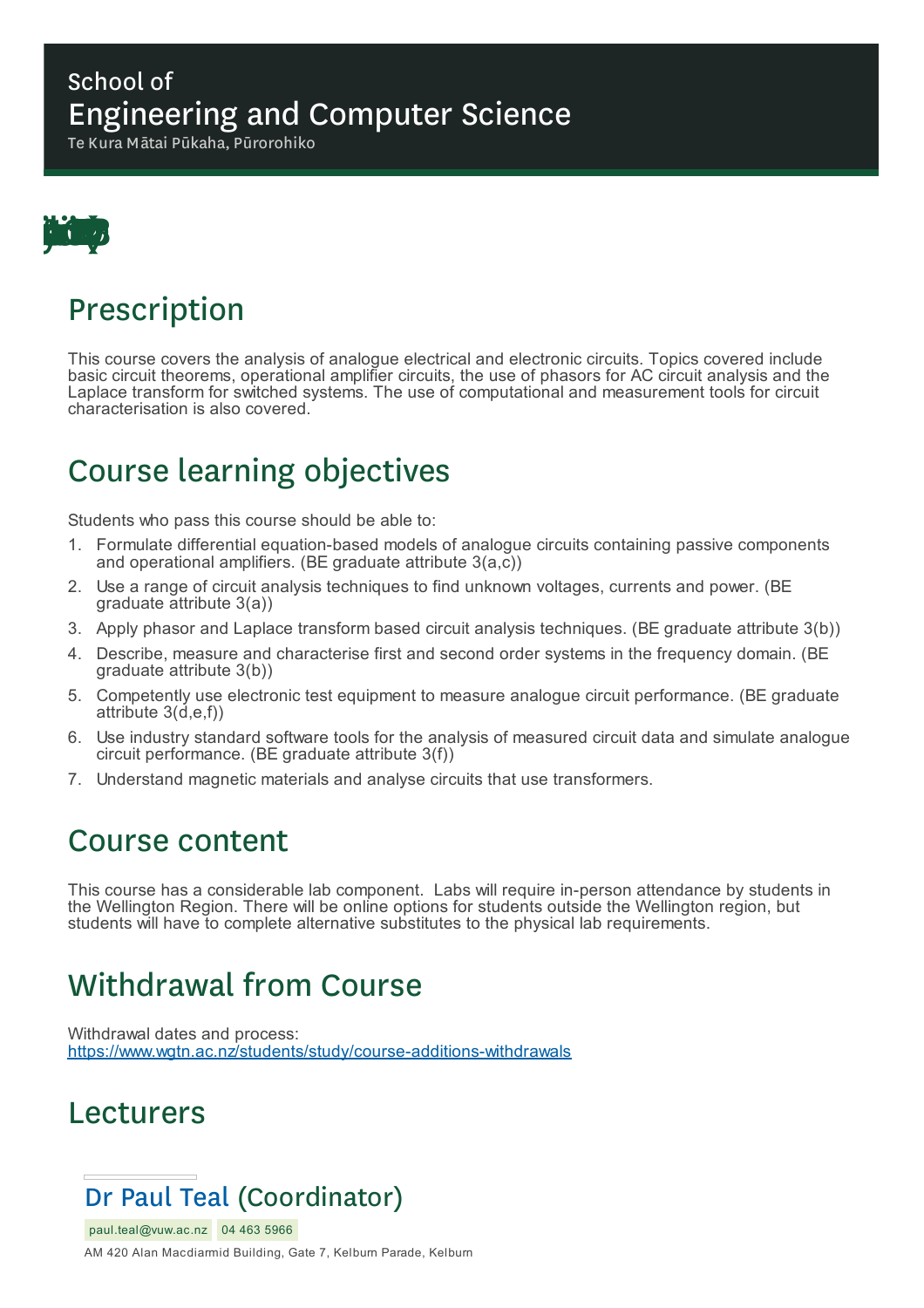#### Dr Christopher Hollitt

christopher.hollitt@vuw.ac.nz 04 463 6965 AM 223 Alan Macdiarmid Building, Gate 7, Kelburn Parade, Kelburn

#### Dr Ramesh Rayudu

ramesh.rayudu@vuw.ac.nz 04 886 5332 AM 421 Alan Macdiarmid Building, Gate 7, Kelburn Parade, Kelburn

# Teaching Format

The theory component of the course will be taught in two face to face weekly lectures and a weekly tutorial. The course requires mastery of the mathematical processes for circuit analysis, so students are expected to spend significant non-contact hours working on practice problems. The tutorial sessions will be used to support this work on practice problems, and the tests will assess the development of this skill.

## Student feedback

Student feedback on University courses may be found at: www.cad.vuw.ac.nz/feedback/feedback\_display.php

# Dates (trimester, teaching & break dates)

- Teaching: 28 February 2022 03 June 2022
- Break: 11 April 2022 24 April 2022  $\blacksquare$
- Study period: 06 June 2022 09 June 2022 ×
- Exam period: 10 June 2022 25 June 2022

#### Class Times and Room Numbers

#### **28 February 2022 - 10 April 2022**

- **Tuesday** 09:00 09:50 305, 77 Fairlie Tce, Kelburn
- **Thursday** 09:00 09:50 305, 77 Fairlie Tce, Kelburn  $\blacksquare$
- **Friday** 09:00 09:50 305, 77 Fairlie Tce, Kelburn  $\blacksquare$
- **25 April 2022 - 05 June 2022**
- **Tuesday** 09:00 09:50 305, 77 Fairlie Tce, Kelburn
- **Thursday** 09:00 09:50 305, 77 Fairlie Tce, Kelburn  $\blacksquare$
- **Friday** 09:00 09:50 305, 77 Fairlie Tce, Kelburn

## Other Classes

There are eight lab sessions. Two of these are not assessed, and two are for one lab exercise.

# Set Texts and Recommended Readings

#### Required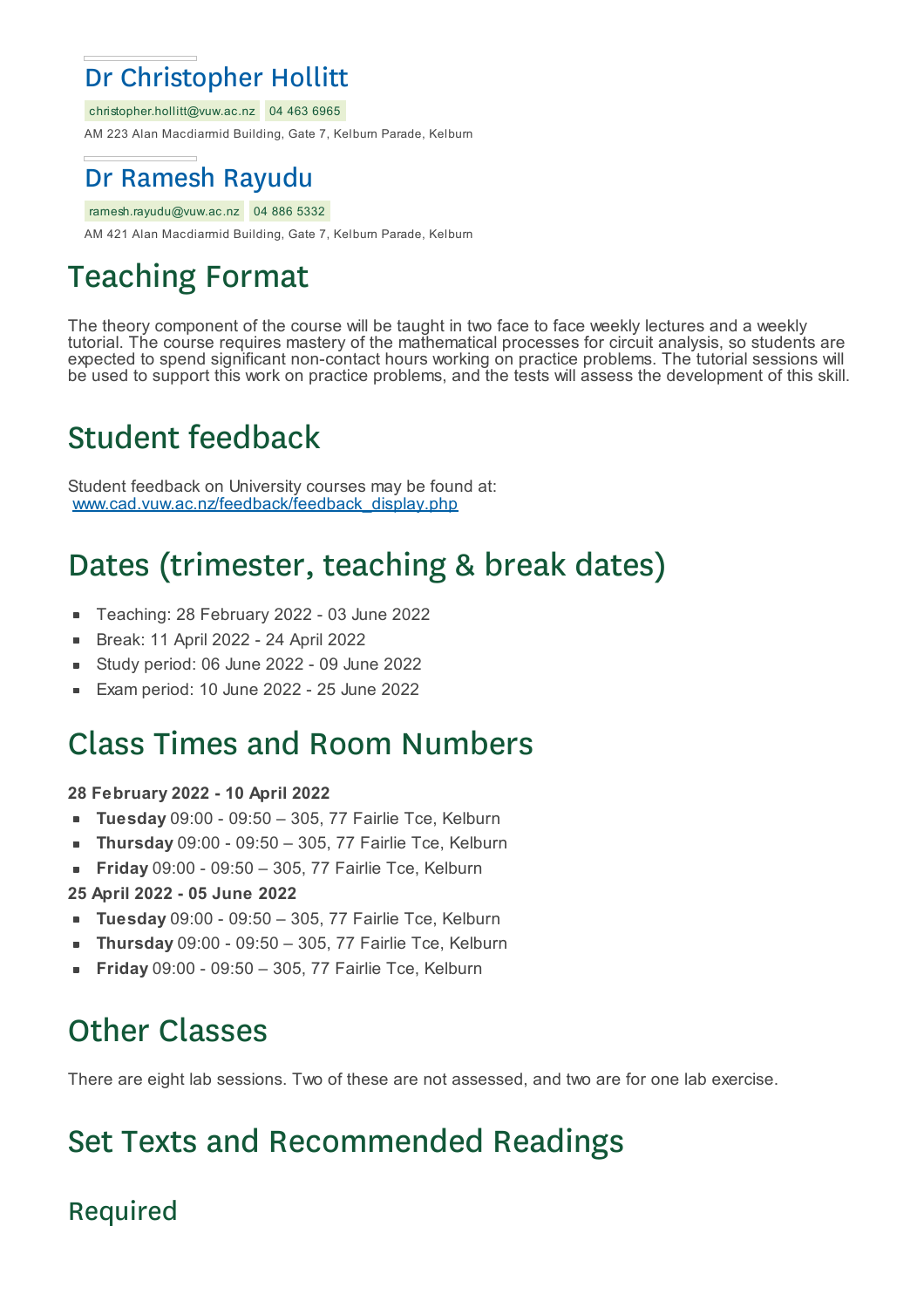## Mandatory Course Requirements

There are no mandatory course requirements for this course.

Achieve at least a **D** grade in the final examination.

*If you believe that exceptional circumstances may prevent you from meeting the mandatory course requirements, contact the Course Coordinator for advice as soon as possible.*

#### Assessment

| Assessment Item                                       | Due Date or Test Date              | CLO(s)                | Percentage |
|-------------------------------------------------------|------------------------------------|-----------------------|------------|
| 4 in terms tests (1 hour each)                        | Weeks 4,7,10, assessment<br>period | CLO:<br>1, 2, 3, 4, 7 | 52%        |
| Assignments (9)                                       | Weeks $2-10$                       | CLO:<br>1, 2, 3, 4, 7 | 18%        |
| 5 lab reports (one of them worth twice<br>the others) | Weeks 4,8,9,12                     | CLO: 5,6,7            | 30%        |

#### Penalties

Work submitted late will be penalised at 10%/day; work submitted more than a week late will not be marked.

#### Extensions

Individual extensions will only be granted in exceptional personal circumstances, and should be negotiated with the course coordinator before the deadline whenever possible. Documentation (eg, medical certificate) may be required.

#### Submission & Return

Submission of assignments and labs must be done via the ECS online submission system, accessible through the 'Assignments' link on the course web pages: https://ecs.wgtn.ac.nz/Courses/EEEN203\_2022T1. Marks and comments will be returned through the ECS marking system, also available through the course web pages.

## **Workload**

The student workload for this course is 150 hours.

# Teaching Plan

See: https://ecs.wgtn.ac.nz/Courses/EEEN203\_2022T1/LectureSchedule